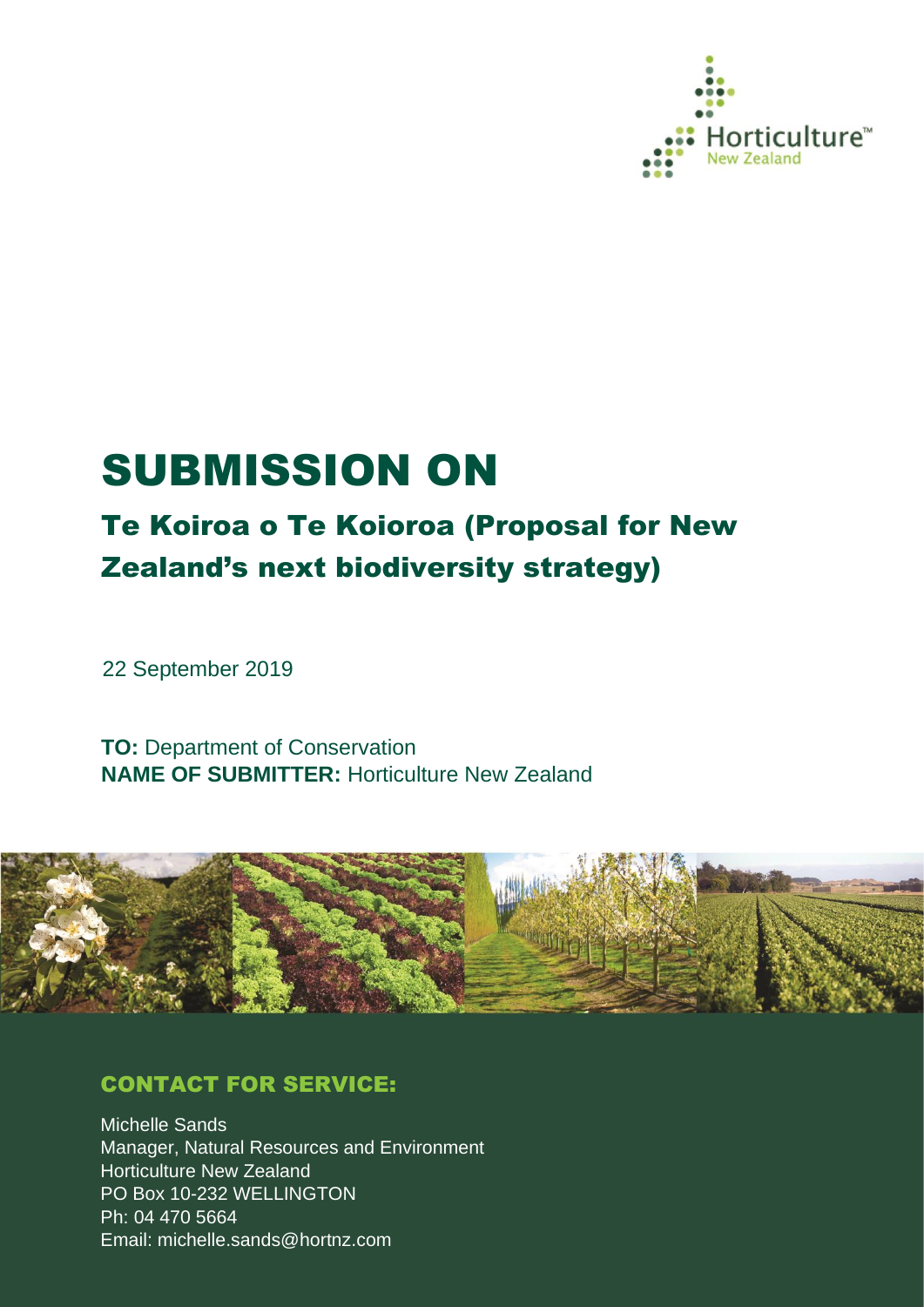#### **Introduction**

Horticulture New Zealand (HortNZ) thanks Department of Conservation (DOC) for the opportunity to submit on the proposal for New Zealand's next biodiversity strategy, Te Koiroa o Te Koira, and welcomes any opportunity to work with DOC and to discuss our submission.

HortNZ could not gain an advantage in trade competition through this submission.

This submission is supported by Katikati Fruitgrowers Association.

#### **Background to HortNZ**

HortNZ was established on 1 December 2005, combining the New Zealand Vegetable and Potato Growers' and New Zealand Fruitgrowers' and New Zealand Berryfruit Growers Federations.

HortNZ advocates for and represents the interests of 5000 commercial fruit and vegetable growers in New Zealand, who grow around 100 different crop types and employ over 60,000 workers. Land under horticultural crop cultivation in New Zealand is calculated to be approximately 120,000 hectares.

The horticulture industry value is \$5.7 billion and is broken down as follows:

| <b>Industry value</b> | \$5.7bn  |
|-----------------------|----------|
| Fruit exports         | \$2.82bn |
| Vegetable exports     | \$0.62bn |
| <b>Total exports</b>  | \$3.44bn |
| <b>Fruit domestic</b> | \$0.97bn |
| Vegetable domestic    | \$1.27bn |
| <b>Total domestic</b> | \$2.24bn |

For the first time New Zealand's total horticultural produce exports in 2017 exceeded \$3.44bn Free On Board value, 83% higher than a decade before.

It should also be acknowledged that it is not just the economic benefits associated with horticultural production that are important. The rural economy supports rural communities and rural production defines much of the rural landscape. Food production values provide a platform for long term sustainability of communities, through the provision of food security.

HortNZ's mission is to create an enduring environment where growers prosper. This is done through enabling, promoting and advocating for growers in New Zealand to achieve the industry goal (a \$10 billion industry by 2020).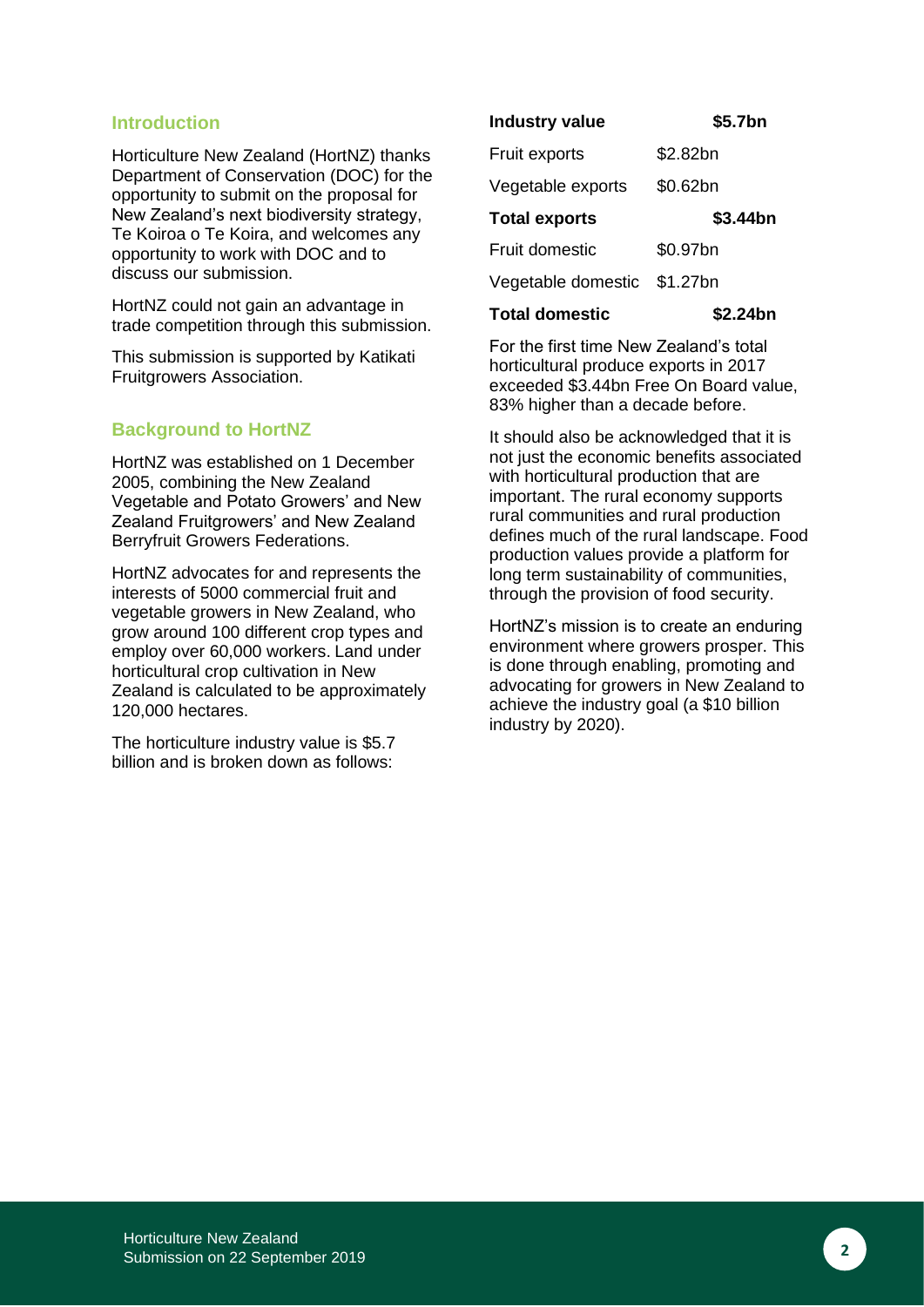## SUBMISSION

#### **Overall Comments**

For the horticultural industry, both as a result of where growing tends to occur (typically periurban areas) and the nature of these operations, the key area of focus in terms of biodiversity is the health and diversity of the soil as well as the interaction between growing and potential impacts on water quality. Biosecurity is also crucially important to the horticultural industry. In general, HortNZ is supportive of the discussion document and its positive focus.

HortNZ is active in promoting good management practices, the horticulture industry also has NZGAP, a good agricultural practice scheme which many growers are certified under primarily to provide market access. Recently an Environment Management System Add-on has been developed, which primarily focuses on nutrient management, soil management, irrigation management, and water body management.

#### **Q1: How well does Part 1 of the discussion document set out the problem and consider the challenges and opportunities facing nature now and in the future?**

It is important to recognise the value that non-indigenous and indigenous biodiversity provide in terms of producing healthy food that sustains our communities. The value of food and the risks to food security with biodiversity decline is supported. The discussion document recognises that nature is important inherently but also provides benefits that are crucial to our economy and that there needs to be a balance between non-indigenous and indigenous biodiversity.

It is positive that the discussion document also recognises the value that nature (and biodiversity) brings to New Zealand on a global stage; this has particular importance for export industries.

The pests, weeds and diseases that can threaten indigenous flora and fauna can also threaten commercial plan species, and biosecurity is important to protect both.

It is also important to recognise the different scales at which biodiversity can be protected e.g. for horticulture, soil health.

#### **Q 3: What do you think of the proposed vision for Aotearoa New Zealand and its timeframe?**

HortNZ generally support the overall vision, that nature is healthy, abundant and thriving and that current and future generations connect with nature, restore it and are restored by it.

With regard to the soil resource in particular, the inter-generational aspect is important to recognise as this is a finite resource, with an ongoing role feeding New Zealand.

#### **Q4: What do you think of the proposed values and principles? Is there anything you would add or change? Which of the values and principles do you think is most important?**

HortNZ supports management decisions being evidence-based and transparent.

We also support the 'Tools' principle which recognises that both regulatory and nonregulatory tools are important, and that a range of tools needs to be considered.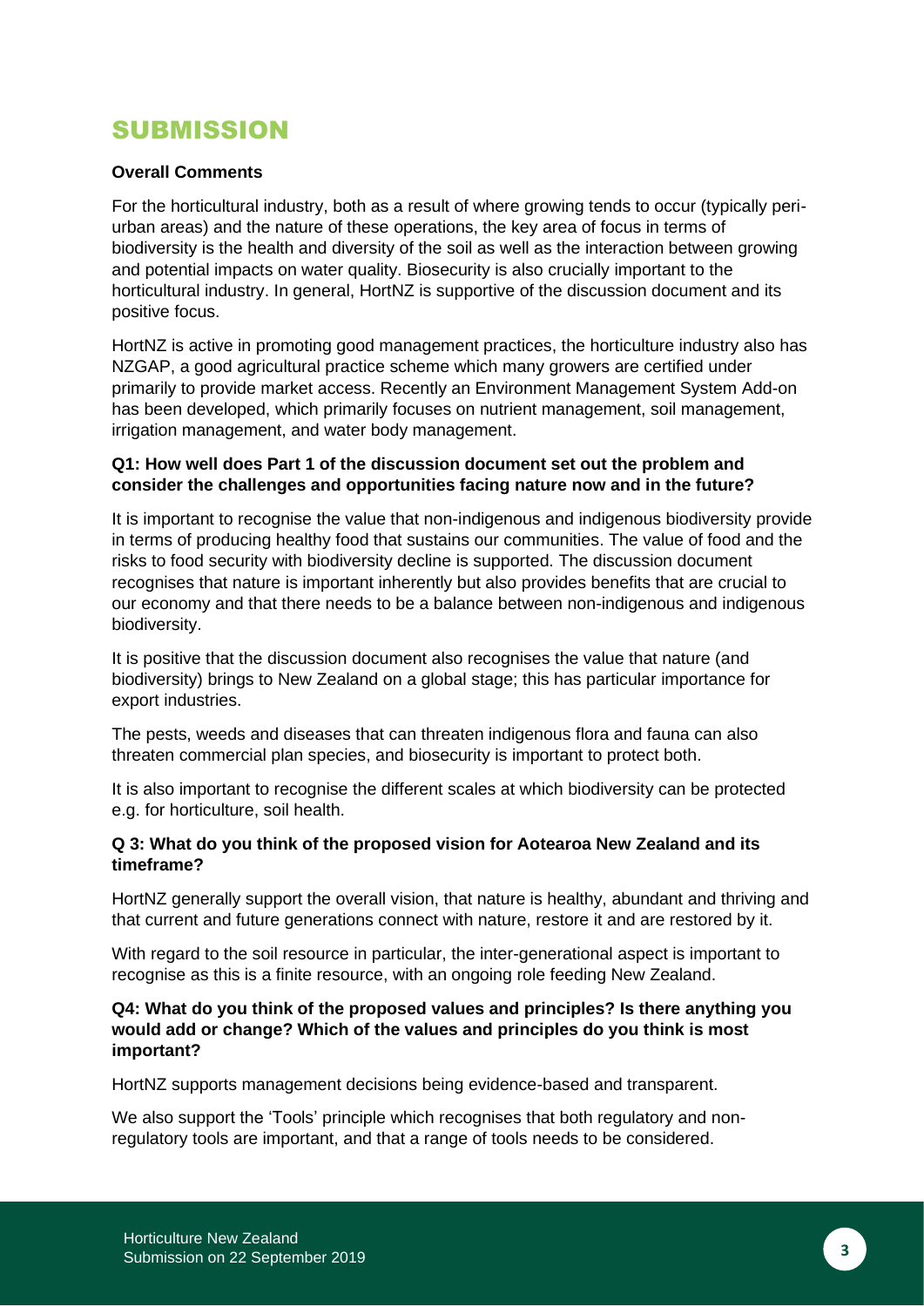HortNZ supports the recognition of promoting collaborative relationships (under 'Respect for Property Rights').

#### **Q5: What do you think of the proposed long-term outcomes? Is there anything you would add or change?**

For consistency and readability, it's it is suggested that the headings that preface the longterm outcomes (as a referred to below) are also carried through in the body of the strategy.

- Connect + Value we agree that connection to the natural environment will be important in achieving outcomes sought by the strategy. This concept of nature and what we are seeking to protect should also include the recognition of soil - a finite resource which provides many values.
- Threats We support the recognition that biosecurity efforts are a key aspect.
- Economic Activity We support the acknowledgement that economic activity can (and will need to) have a role to play in protecting biodiversity.
- Non-Indigenous species it is important to recognise the value that some nonindigenous species provide us. This value does not necessarily relate only to maintaining or enhancing indigenous biodiversity e.g. horticultural crops for food production.

#### **Q6: What do you think of the proposed set of goals? What are the most important things to track to measure our progress? What else should be included?**

In general, HortNZ supports the goals which seek to prevent further loss of, and increase biodiversity over the 2025, 2030 and 2050 timeframe. Some of the goals could be strengthened by being more measurable and clear in regard to which aspects will be measured and what the 'baseline' is e.g. in regard to extent of wetlands, significant biodiversity and clarification of 'priority biodiversity hotspots'.

A goal of specific relevance to the horticultural industry is the goal of by 2030 "Achieving biodiversity outcomes is part of a standard farming practice". This goal is framed quite broadly and could be clearer on what outcomes are sought and across which industries. It is also important that this is supported by clear actions, investment and support in order to achieve this. Care needs to be taken so growers can prioritise the environmental management actions that will be most effective, without becoming overwhelmed with additional requirements.

Similarly, the 2050 goal "Every business is helping to restore nature" is very high level and could be more meaningful if it was more specific.

#### **Q7: What do you think about the proposed plan for implementation planning? What do you think are the requirements for a governance structure to oversee implementation planning and delivery?**

The implementation plan will be a crucial part of the success of the strategy. How the strategy is translated to a community and industry-specific level will be important for increasing engagement in this area.

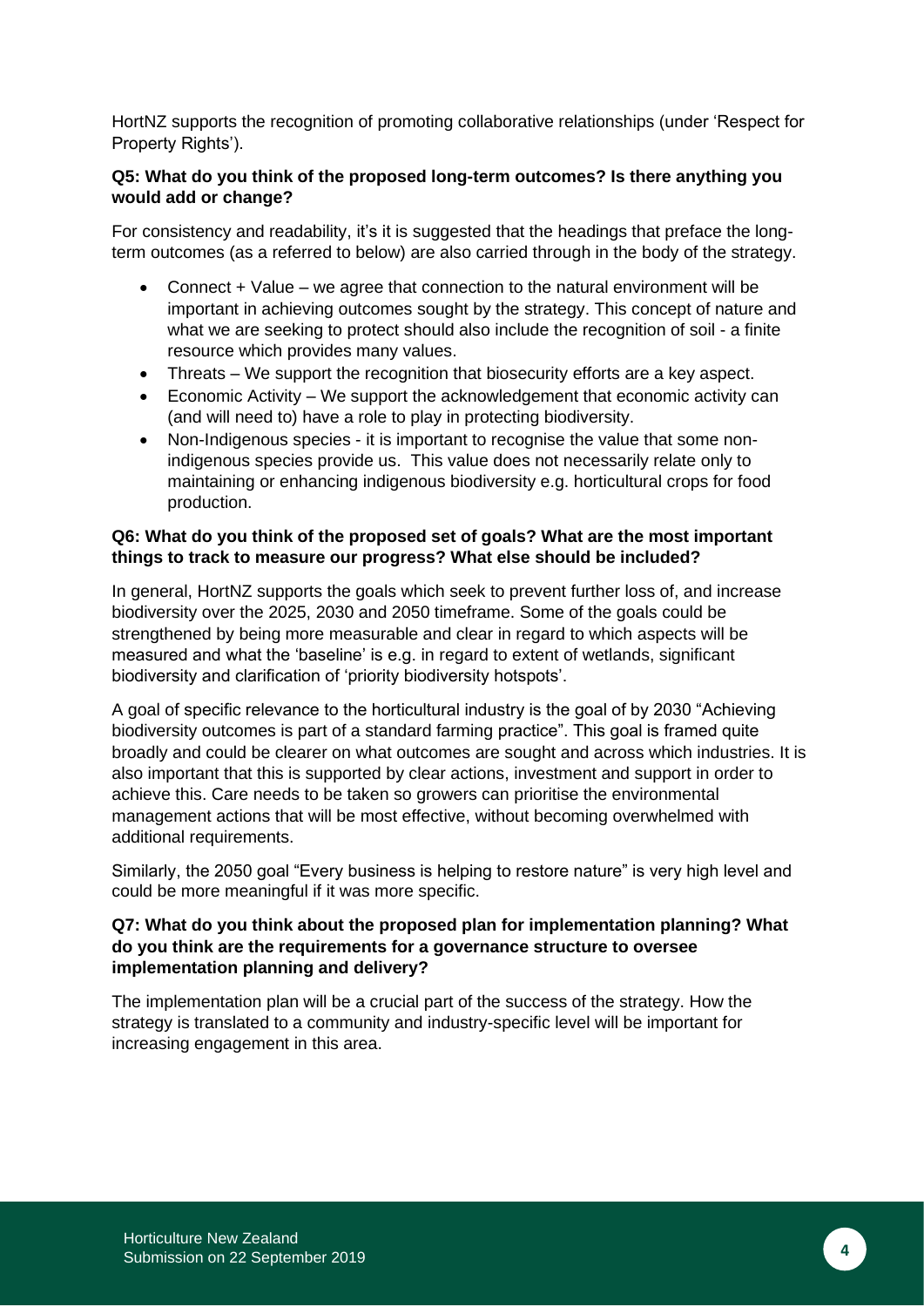#### **Q9: What do you think about the five system shifts? Are they the right areas to focus on in the near term? Are there any areas that should be included?**

#### Shift 1: Getting the system right

This shift will be critical to enable the success of the other four system shifts; defining clear roles and responsibilities with regard to biodiversity is supported.

With regard to legislation (and the RMA specifically), getting the system right will need to include clear and certain planning frameworks for biodiversity that are consistent across the country – we anticipate that the National Policy Statement for Indigenous Biodiversity which we understand is due for release for consultation soon will enable this.

We also support the focus on ensuring it is clear where information can be sourced, and where people who have a strong interest in getting involved in biodiversity initiatives can go to find information; the capability to provide this expertise will also be important.

We support the acknowledgement that there needs to be recognition of the relationship of biodiversity to other policy, such as climate change, freshwater and highly productive land. The strategy could be more specific in this regard, to ensure that duplication of effort is avoided and that there is consistent regulation. For example, it is unclear how the priority action "Delivery of freshwater policy reform that will provide benefits to freshwater biodiversity" aligns with the Ministry for the Environment's Essential Freshwater programme.

HortNZ supports the strengthening of the biosecurity system as part of the priority action.

#### Shift 2: Empowering kaitiakitanga and mātauranga Maori

We support this system shift which builds on existing regional council objectives to protect and enhance Mahinga kai values.

#### Shift 3: Communities are empowered to take action

This is one of the most crucial shifts, promoting biodiversity at a community level. From an industry perspective, it is important to express the "why" and how nature can be good for business with regard to the ecosystem services as well as New Zealand's international brand (specifically for export industries). This will help to promote practices that support biodiversity being integrated into 'business as usual'.

Empowering the community needs to also recognise the role of the primary sector in the community and economy.

We support that the recognition of economic incentives as a tool that can be used to support biodiversity initiatives on private land; alongside this it is also important that regulation enables positive action (e.g. wetland maintenance) without unnecessary red tape (while also balancing the need for safeguards).

We support the establishment of resources for advice, rural advisors in particular, as a priority action.

Implementation should aim to leverage off existing environmental initiatives such as Farm Environment Plans and industry assurance schemes with environmental modules such NZGAP and GLOBALG.A.P. (Good Agricultural Practice). Communities and land owners would also need access to tools and resources to help complete their biodiversity assessment and take appropriate actions. An example of this is the Biodiversity assessment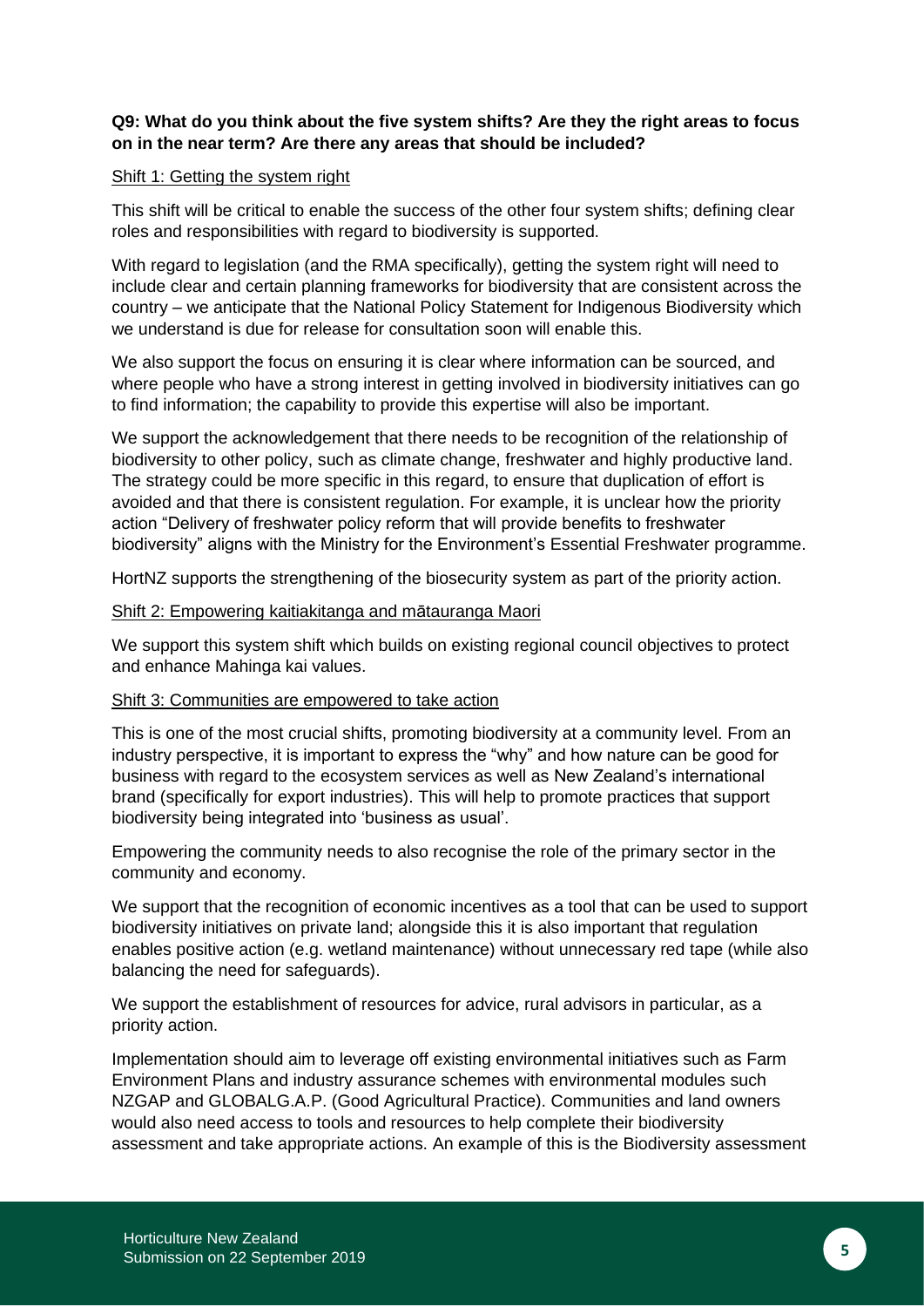tool prototype developed by Landcare Research and the NZ Sustainability Dashboard (e.g. <https://landcare.shinyapps.io/BiodivPrototype/>).

The communication strategy and advocacy priority action will also be important in the success of the strategy.

#### Shift 4: Connecting ecosystems from the mountain tops to the ocean depths

Integration of biodiversity management into farm management plans (or farm environments plan) is noted as a priority medium term action; this will need to be supported by expertise and resource to support this. To achieve this effectively, there is a need to determine how this will align with other initiatives and national priorities, including industry specific programmes e.g. NZ GAP. However, this could be a useful way of recognising biodiversity to be at a property level.

Landscape scale biodiversity planning, needs to recognise primary production as part of the landscape, and recognise the value of these industries.

#### Shift 5: Innovating for the future

This is a key area of opportunity where investment will be important, alongside responses to other challenges such as climate change and responding to water quality issues. Defining clear roles and responsibilities with regard to biodiversity is supported.

Investment priorities, alongside other key issues such as climate change, could include primary industry focused research goal.